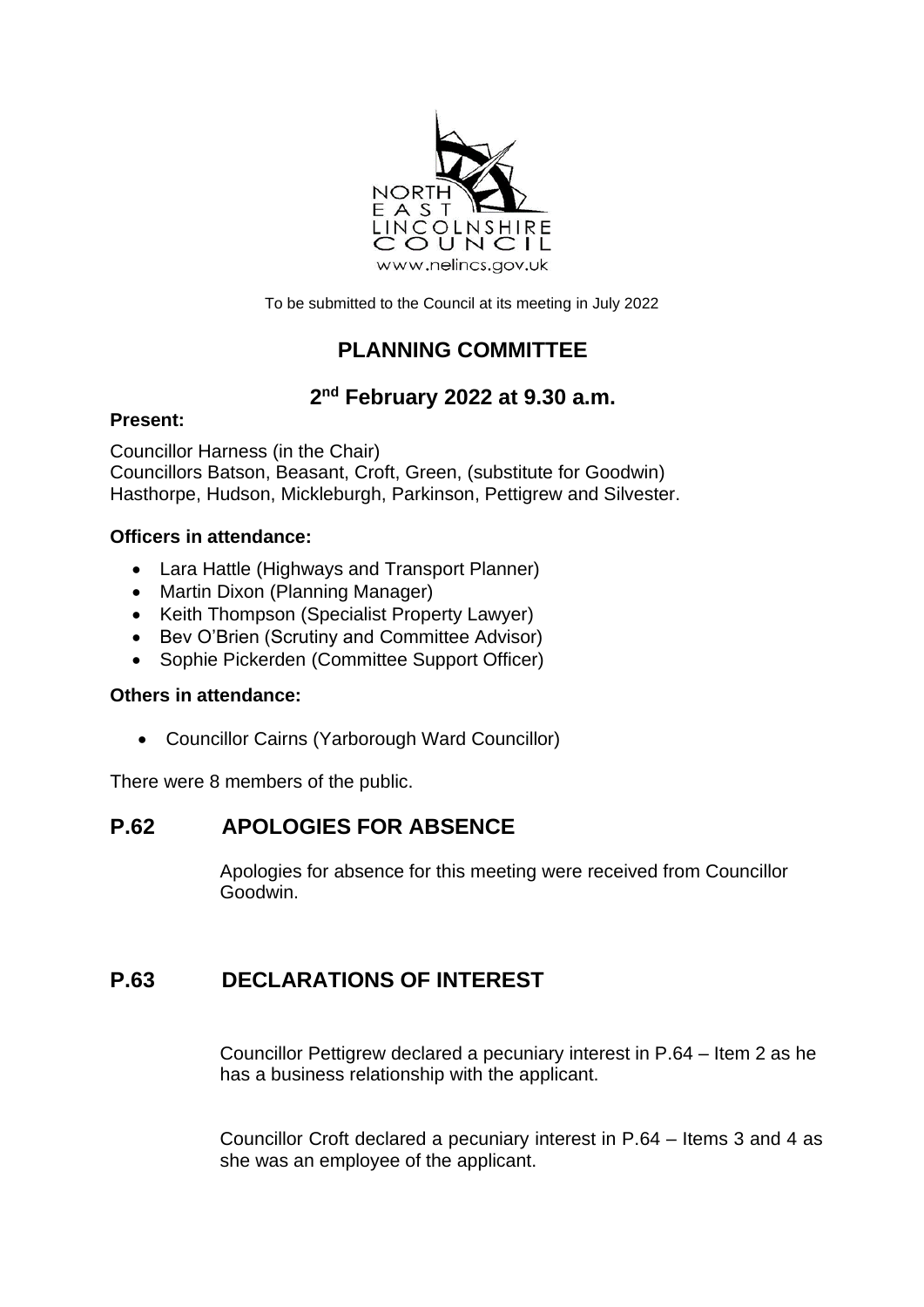#### **P.64 DEPOSITED PLANS AND APPLICATIONS**

The committee considered a report from the for Executive Director of Environment, Economy and Resources regarding deposited plans and applications.

RESOLVED – That the deposited plans and applications submitted under the Town and Country Planning Act (Serial No's 1 – 4) be dealt with as set out below and detailed in the attached appendix.

#### **Item One - DM/1032/20/FUL – GRIMSBY GOLF CLUB, LITTLE COATES ROAD GRIMSBY**

Mr Dixon introduced the application and explained it sought consent to erect 5 detached dwellings with garages to include new access point, landscaping and boundary treatments. Mr Dixon explained to the Committee that the application had generated lots of interest. Mr Dixon stated that the purpose behind this development was to help the Grimsby Golf Club with their financial difficulties and stated that the applicant had said that any money made from the development would be invested back into the club. Mr Dixon said that there had been concerns about the location and proximity of the  $5<sup>th</sup>$  tee box and  $8<sup>th</sup>$  green to the potential development and the risk of potential ball strikes. Mr Dixon stated that in response to this issue being raised, the applicant had supplied to Planning Officers, Ball Strike Assessments and following these assessments, the applicant was asked to move the 5<sup>th</sup> tee box again. Mr Dixon also stated that the proposed development would not result in the loss of provision of golf as the development would not take up the whole course and would only affect a section of the 5<sup>th</sup> and 8<sup>th</sup> holes. Mr Dixon stated that the course would remain an 18-hole course. Mr Dixon also informed committee of the concerns regarding the archaeology on the site and due to this stated that if the Committee was minded to approve the application, that they then defer this decision back to Planning Officers until all necessary investigations have taken place. Mr Dixon stated that if there were any significant finds, then this application would be brought back to the Committee. Mr Dixon stated that the proposed development would not cause undue harm to neighbouring properties amenities, the overall character of the area, heritage, ecology and biodiversity or highway safety and amenity. Mr Dixon further stated that the proposed development was in accordance with Policies 5, 22, 33, 39, 41 and 42 of the NELLP and the NPPF and was therefore recommended for approval subject to further archaeological investigation work and the applicant signing a s.106 agreement which would enforce that the sale of the land is invested back into the golf club. Mr Dixon informed the Committee that it is recommended that the decision therefore be delegated back to the Assistant Director of Housing, Highways and Planning.

Mr Henderson spoke in objection to this application. He stated that the club was not having financial difficulties. He stated that the credit score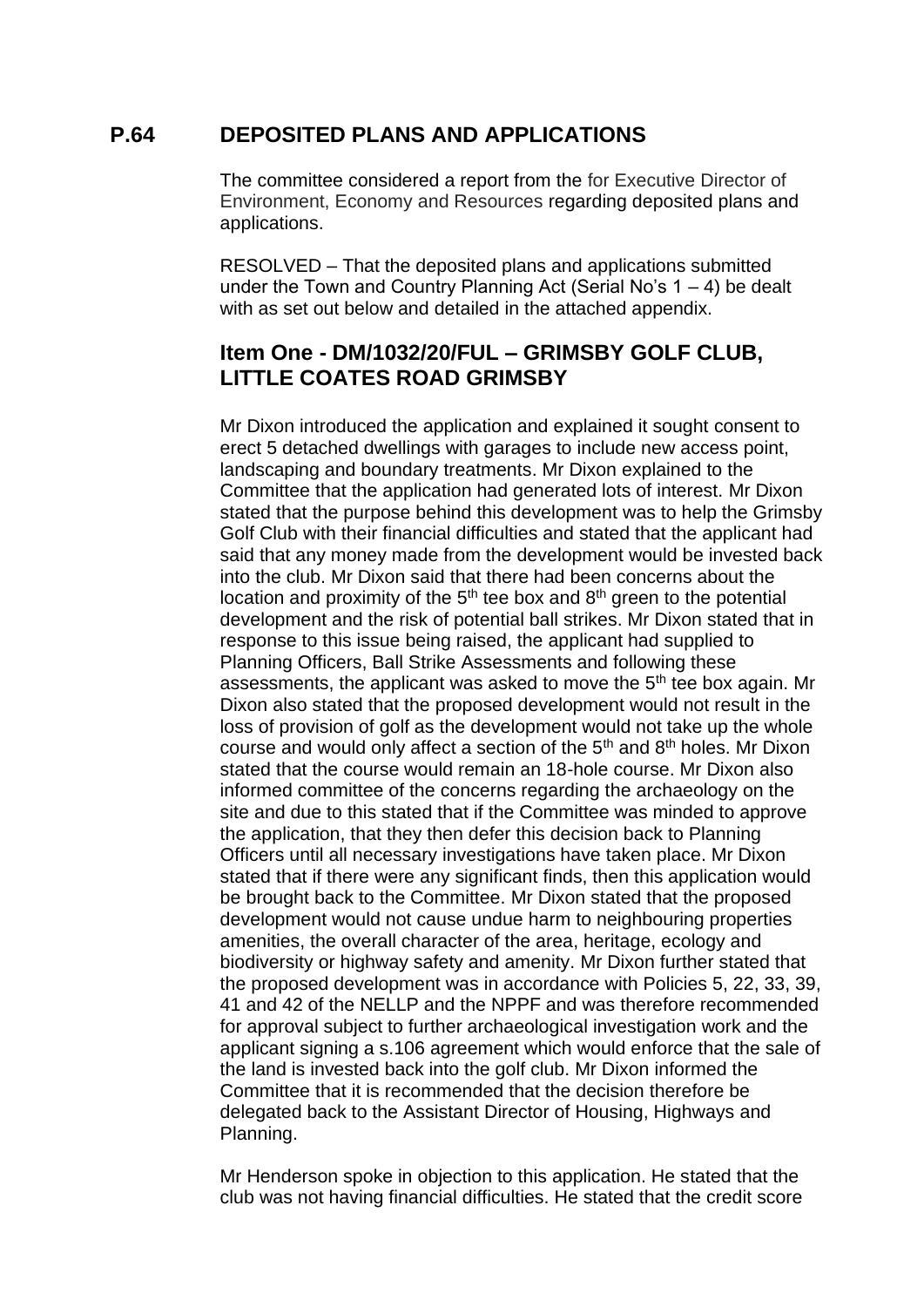for the club is good and the membership has increased in recent time. Mr Henderson asked the Committee to await to make their decision until after the members meeting as members have not agreed to the proposed plans. Mr Henderson stated that if properties are built on the proposed site, they would have a view of most of his living space and putting up fencing would block lighting. Mr Henderson expressed concerns about the Ball Strike Assessments which have been undertaken stating that the new proposed layout reduces but doesn't eliminate the risk. Mr Henderson informed the Committee that he gets lots of golf balls in his garden and in the past the club has had to pay for the damage to windows and windscreens. Mr Henderson argued that the Ball Strike Assessments will need to be redone as they don't consider the 70m movement of the  $5<sup>th</sup>$  tee. Mr Henderson showed an image of a Great Crested Newt that was found on a property neighbouring the site, he stated that the development could impact local wildlife. Mr Henderson explained the importance of the Golf Club to the local area and argued that below the course surface, there is history. Mr Henderson asked the Committee to refuse the application or defer, to allow for proper consultation.

Mr Lightford spoke in support of the application in his role of Chair of the Grimsby Golf Club. Mr Lightford stated that he wants all surplus funds to be reinvested into the club. Mr Lightford stated that the Golf Club is a community Golf Club and allows lots of people to take part in the sport of golf. Mr Lighford explained that one of their goals for the future was to attract young people to the sport. Mr Lightford explained to the Committee that while he was somewhat reluctant to go ahead with this development, he believes that the development would help the club financially as the club has outstanding loans, and this scheme would help reduce these loans making him optimistic about the future of the club.

Mr Snowden spoke in support of the application, he argued that there would only be a small decrease in the size of the area that would be available for playing golf. Mr Snowden stated that the applicant had already reduced the number of dwellings that would be going on the site. Mr Snowden stated that there had been no objections from Sport England and Golf England had approved the plans. Mr Snowden said that an ecology report had been submitted and the plans were supported and any issues regarding drainage had been dealt with. Mr Snowden stated that the local developer was considerate to the residents and wants to help the golf club with their financial difficulties as well as not cause a problem for the residents. Mr Snowden asked the committee to support this application.

Councillor Cairns spoke in objection to the application in his role as Ward Councillor for Yarborough Ward. Councillor Cairns addressed the committee and explained that residents are fearful that if this development goes ahead, that could lead to a precedent being set that further developments could go ahead in the area. He argued that this would cause more traffic problems and pollution, flooding, and damage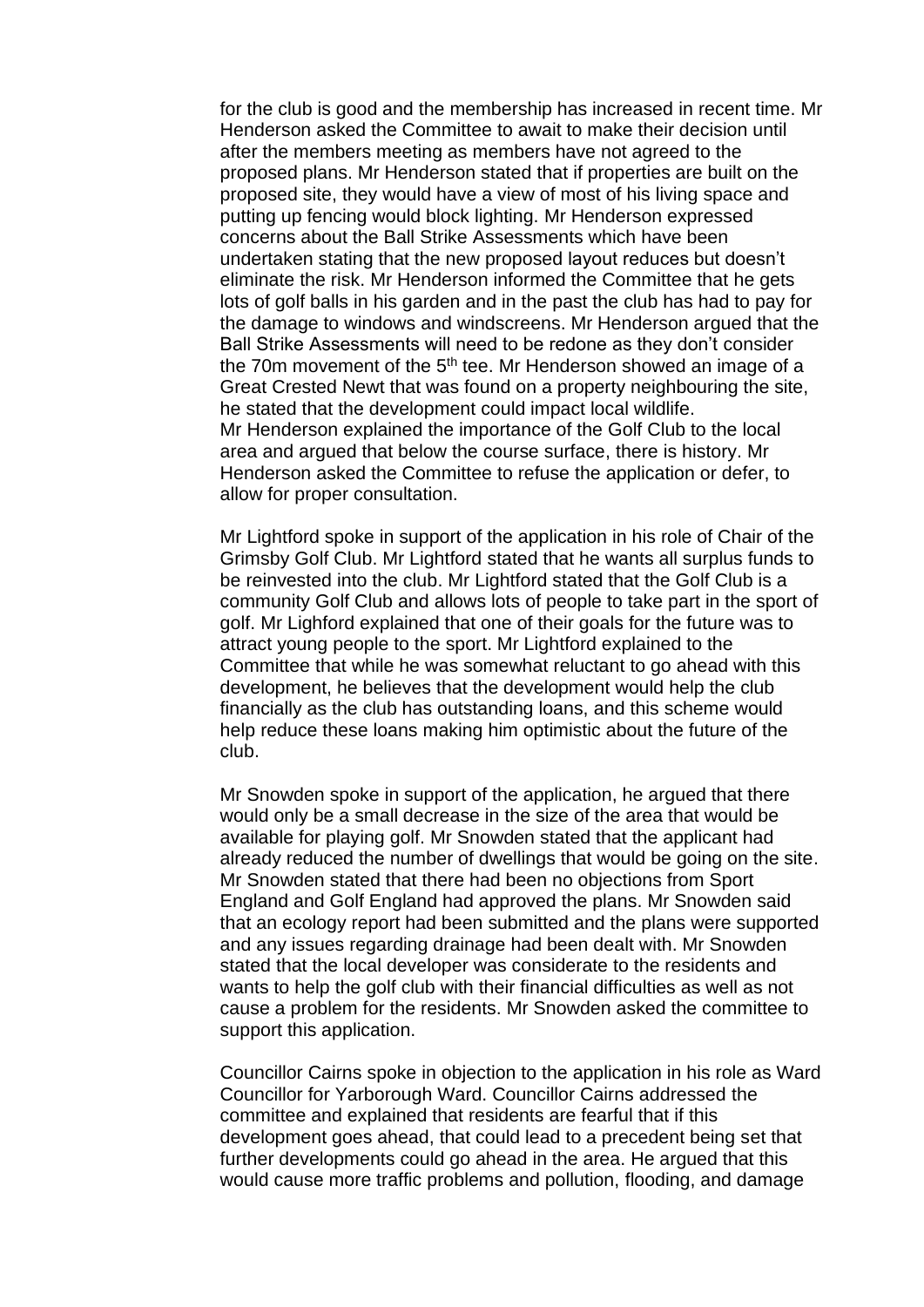to the wildlife. Councillor Cairns stated that he was not against developers as we need to attract new businesses to the area, but he said he found this application unacceptable and asked the committee to refuse.

Councillor Mickleburgh questioned as to why when there is space for developments in other areas, is there a need to build on a golf club and infringe on leisure activities. He stated that there will be a loss of facility. Councillor Mickleburgh stated he was confused as we have heard two different accounts on how the club is coping financially. He stated that he was also concerned that members of the golf club have not accepted the proposed plans. He moved for the application to be refused.

Councillor Pettigrew stated that he wanted to thank all involved in this application as a lot of work had been undertaken from officers, neighbours and the applicant. He stated that he viewed the reduction from 6 to 5 dwellings, as positive as well as the archology assessment. Councillor Pettigrew stated that while he thought the disruption caused by containers to neighbours, could be addressed in the plans, he found the loss of green space concerning, as this will not be able to be brought back after development. Councillor Pettigrew stated that he was conflicted and would listen to other members of the Committee.

Councillor Hudson stated that he thought all arguments where presented well and he understood where the resident of number 9 was coming from, but he stated that no one has a right to a view. Councillor Hudson said that while planning officers say the development is acceptable, he understands the point Councillor Mickleburgh raised as to whether it is right to build on this green space. Councillor Hudson stated that he was conflicted by this and saw the loss of green space to be concerning, but also understands the point of view from the golf club that they need this development to help with their debts.

Councillor Green queried whether the Great Crested Newt was a protected species and how close to the golf club was it found, she stated that she found this to be a concern. Councillor Green queried whether if significant findings occur during the archology investigation of the site, would the project be stopped? Councillor Green said that she found the loss of trees to be concerning and queried whether they would be planted elsewhere. Councillor Green also raised whether the golf club planned to engage with younger people even if the development I not approved.

Mr Dixon stated that he cannot answer the question regarding the Golf Club's decision to work to engage with young people as that is a decision for the Golf Club. Mr Dixon reiterated that if after an archology investigation has taken place, the heritage officer has concerns or anything of importance is found then this application will be brought back before Committee. He stated however that if nothing is found, then it would be a delegated decision taken by Planning. Mr Dixon referred the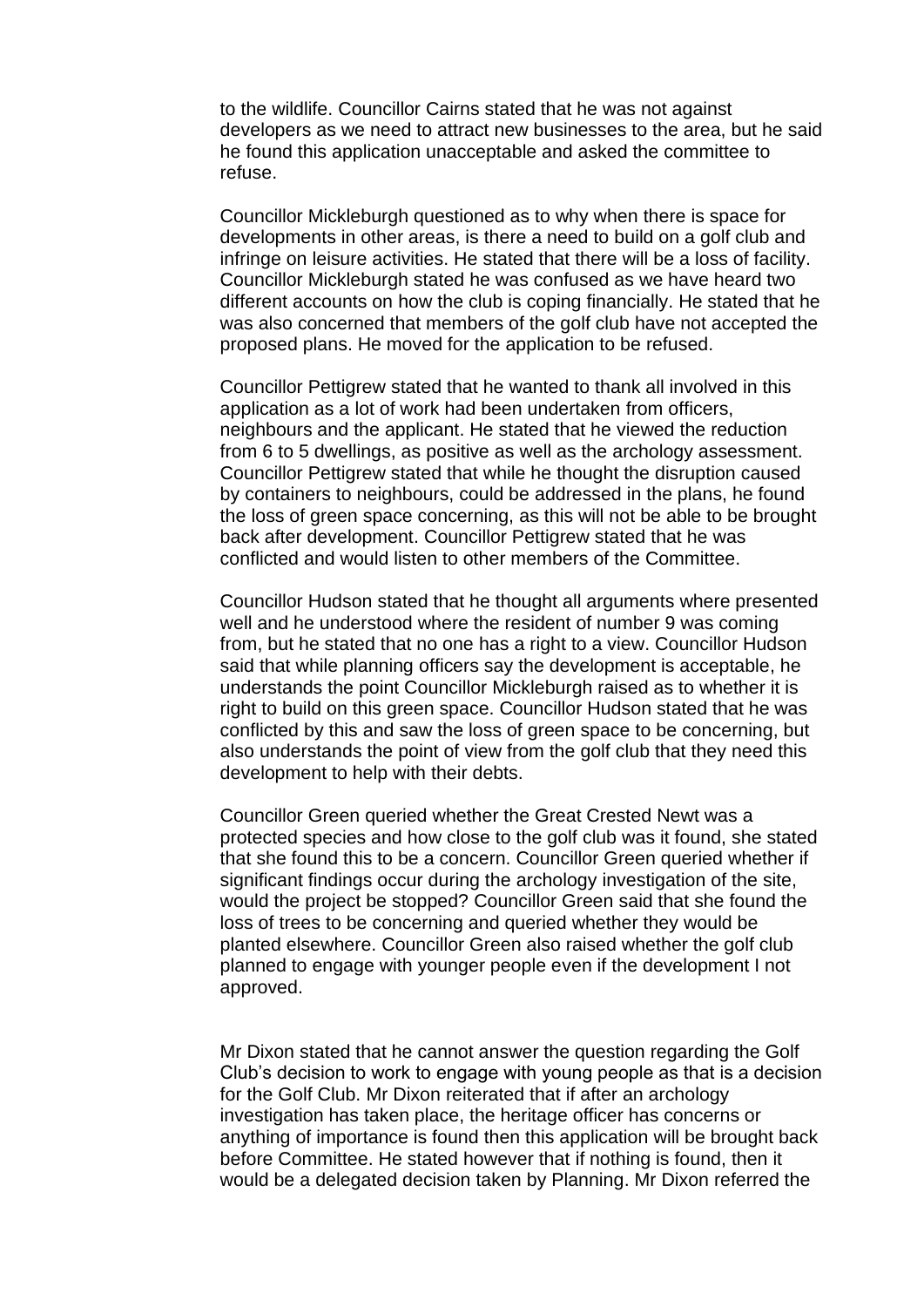Committee to the report from the Ecology Officer which addresses concerns of loss of trees and protected species.

Councillor Hasthorpe stated that there are many conflicts with this application. He stated that one person says the club is profitable and one says that is not the case. Councillor Hasthorpe seconded the application to be refused.

Councillor Silvester stated that if what the club is saying is accurate in terms of the financial situation and if they are relying on this investment then we might not have club at all soon if the application is refused. He stated that if club members decide against this application, then the application won't go ahead anyway. He said that he thinks its important Committee members keep that in mind.

Councillor Parkinson stated that he doesn't think the reason they want to build on the site and what they will spend the money on is a planning consideration. He reiterated the need to separate this. Councillor Parkinson stated that he was concerned that this could set a precedent but doesn't believe it would. Councillor Parkinson complimented officers on this presentation but stated he would have liked more detail on flood mitigation. Councillor Parkinson stated that he is undecided on how to vote on this application. He proposed a site visit.

Councillor Pettigrew stated that after hearing the comments from Councillor Silvester, he thinks he is now supportive of the application. He stated that if you look at the planning application on its own merit, it is a good application and there has been mitigation put in place.

Councillor Batson stated that he thinks the application should be refused. He argued that if the club is having financial problems, that is due to bad management. He stated that if we accept the application, there is no guarantee that the club is going to survive, and then we will be left with houses on the site.

The Chair stated that in terms of planning, he finds it difficult to refuse the application. He stated that while the loss of green space is not ideal, it does indeed happen. He stated that he was surprised that Sports England had no objections to the development. The Chair stated that there are no issues regarding drainage and that highways also support the application. The Chair said that on planning terms he finds it difficult to resist this application. He also stated that he was proud of the planning team on their approach to this application.

RESOLVED – That the application be refused because the proposed residential development would result in the loss of open space which is part of the golf course and which is important to the character and visual amenity of the area. The physical development would constitute an unjustified visual intrusion to the detriment of that character and amenity. Moreover it would result in the irreversible loss of land allocated for Sport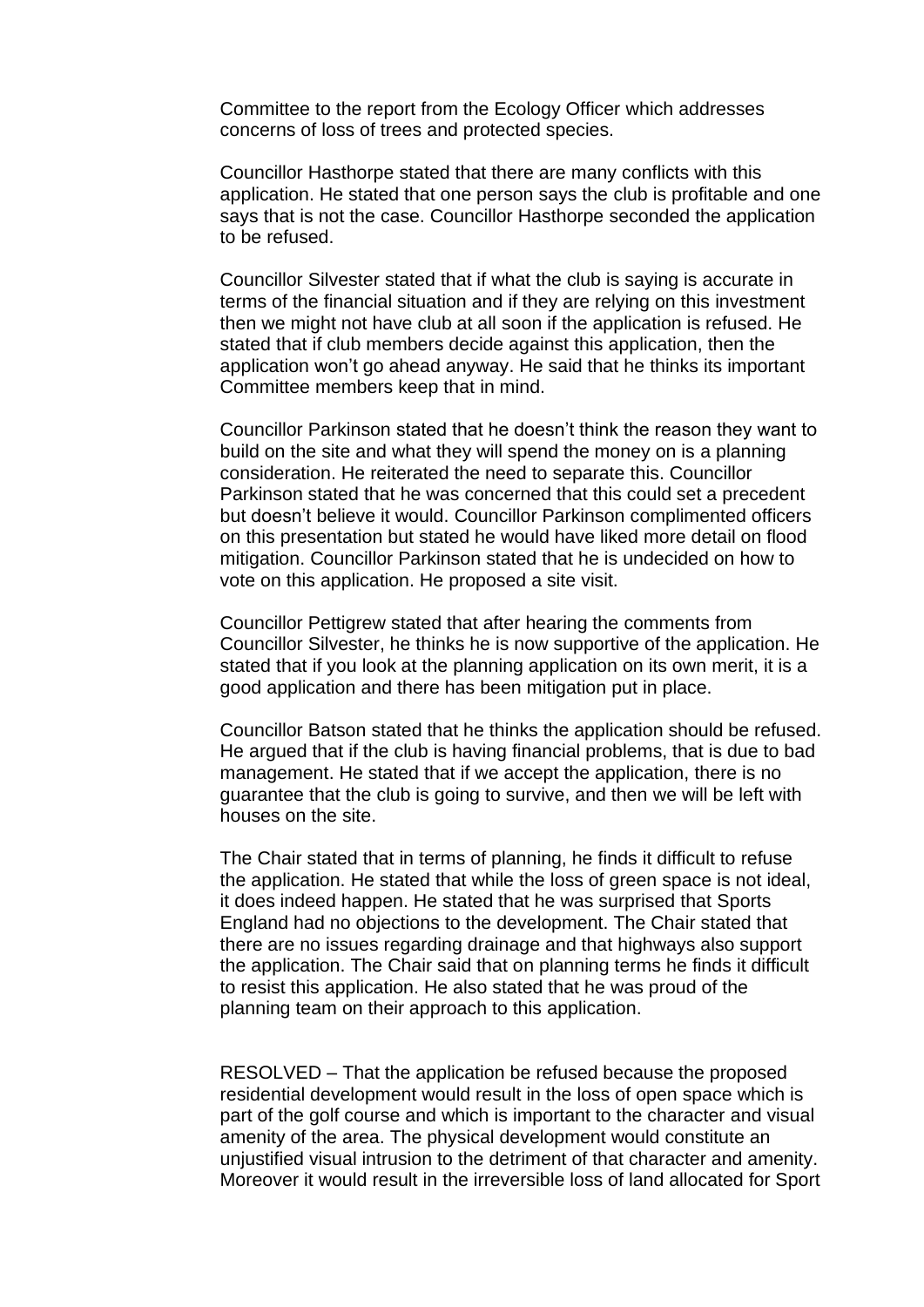and Recreation and this loss would be detrimental to community health and well being . As a result the development is contrary to Policies 5, 22 and 43 of the North East Lincolnshire Local Plan 2013-2032 (adopted 2018).

The development site has not been appropriately assessed in terms of archaeology. Due to the sensitivity of the site there is a need for pre determination site evaluation. This has not been undertaken and as a result there is insufficient evidence to allow for a full consideration of the potential impacts on archaeology contrary to Policy 39 of the North East Lincolnshire Local Plan 2013-2032 and advice contained in the National Planning Policy Framework.

(Note - the committee voted 7 to 4 in favour of the application being refused.)

Councillor Pettigrew left the meeting at this point.

#### **Item Two - DM/1167/21/FUL – PLOT 3, LAND OFF MAIN ROAD BARNOLDBY LE BECK**

Mr Dixon introduced the application and explained that it sought a variation of Condition 2 (Approved Plans) as granted on application DM/1020/20/FUL to regulate the site levels and amend boundary treatments, amended plans and drainage information. Mr Dixon stated that the applicant has spoken to neighbours and no objections were expressed in regard to the changes. Mr Dixon informed Committee of comments received from the Parish Council. Mr Dixon informed Committee members that the finished floor levels will be increased by 500mm as well as the Ridge level, but everything else will stay the same. Mr Dixon stated that the proposed development would not unduly harm the residential amenities of the neighbouring properties, the visual character and appearance of the wider area and would also not increase risk of flooding. Mr Dixon stated that the application is in accordance with Policies 5, 22 and 33 of the NELLP and is therefore recommended for approval.

Councillor Hasthorpe stated that he agreed with the comments submitted by the parish council. He stated that he found no issue with the variation. Councillor Hasthorpe moved for the application to be approved.

Councillor Mickleburgh agreed with Councillor Hasthorpe that he also doesn't like when variations are made to previously approved planning applications but had no issue with this application. He seconded the application to be approved.

The Chair stated that this application had been brought back to the Committee with this variation to deal with a mistake that had been made.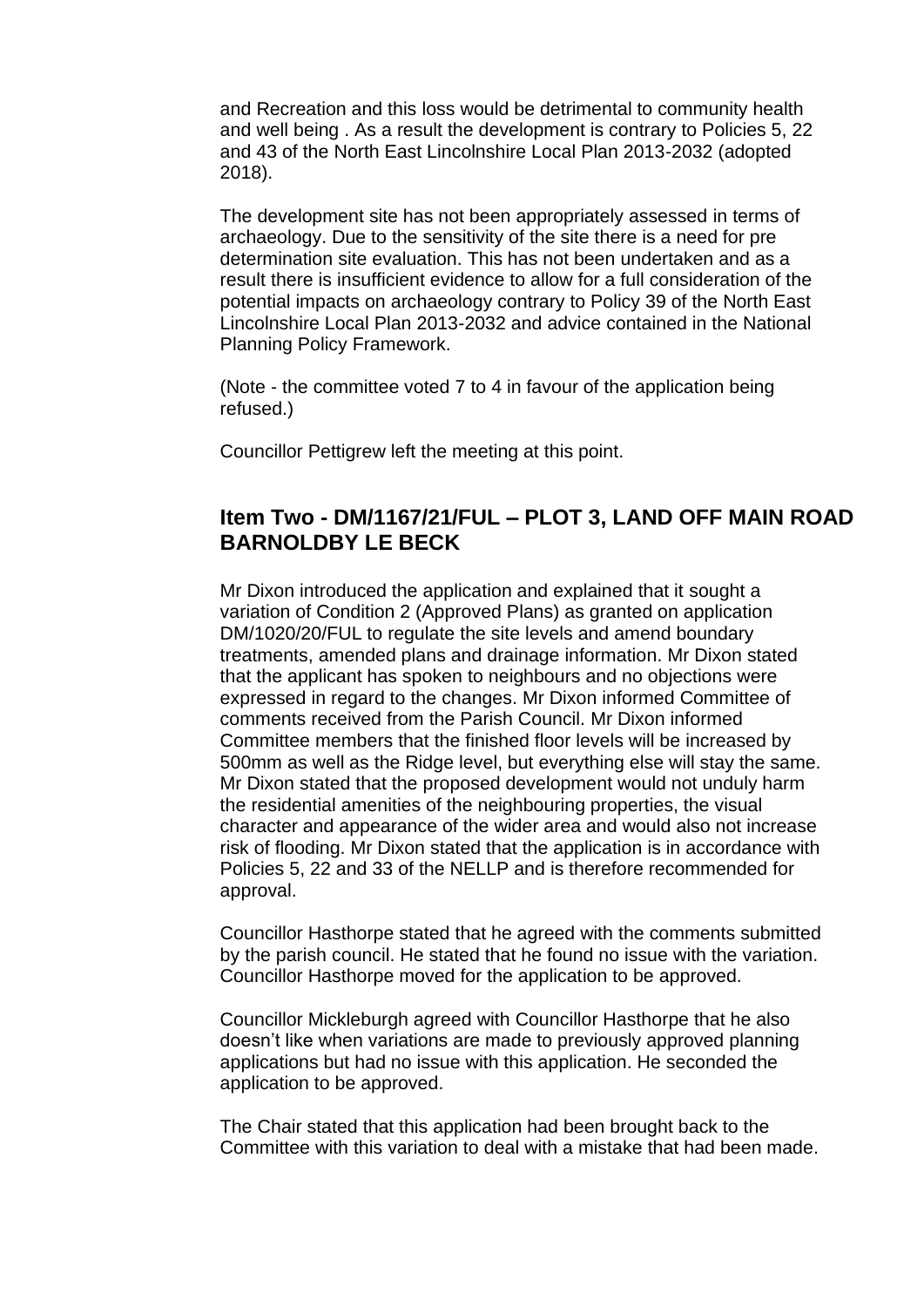RESOLVED –. That the application and the attached conditions within the report be approved.

(Note - the committee voted unanimously for the application to be approved.)

Councillor Pettigrew returned to the meeting and Councillor Croft left the meeting at this point.

#### **Item Three - DM/1125/21/FUL – WATERSIDE COTTAGE, 28 PHILLIPS LANE, LACEBY**

Mr Dixon introduced the application and explained that it sought erection of conservatory to rear, erection of a detached car port, conversion and alterations of barn to living space and installation of four roof lights. Mr Dixon informed the Committee that the design is a simple construction and no objections had been raised. Mr Dixon explained to the Committee that concerns had been raised by the Heritage Officer in regard to the proposed carport and how it would affect the historic character of the listed cottage. Mr Dixon stated that the proposed development would not unduly harm the residential amenities of the neighbouring properties. Mr Dixon stated that the comments made by the Heritage Officer had been considered by Planning Officers but on balance it is considered that the proposed development is acceptable in terms of the setting of the listed building. Mr Dixon stated that the proposed development was therefore in accordance with Policies 5, 22 and 39 of the NELLP and is recommended for approval.

Mr Townend spoke as the applicant for the application and thanked Mr Dixon for his presentation and Mr Limmer for his report. Mr Townend stated that it is an old listed property that had, had modern additions in the last 25 years. He stated that the idea of a courtyard had always puzzled him and to him, it is just his driveway. He stated that he found the comments about the impact on the land to be unfair, as the impact would be minimal. He also stated that there will be practically no impact on his neighbours. Mr Townend asked the Committee to support his application. Mr Townend thanked Planning Officers for all their hard work.

Councillor Hasthorpe stated that he knows the property very well and has no objections to this application. He stated that he thinks it's a good development and moved for the application to be approved.

Councillor Mickleburgh seconded that the application be approved. Unanimous decision.

RESOLVED – That the application and the attached conditions within the report be approved.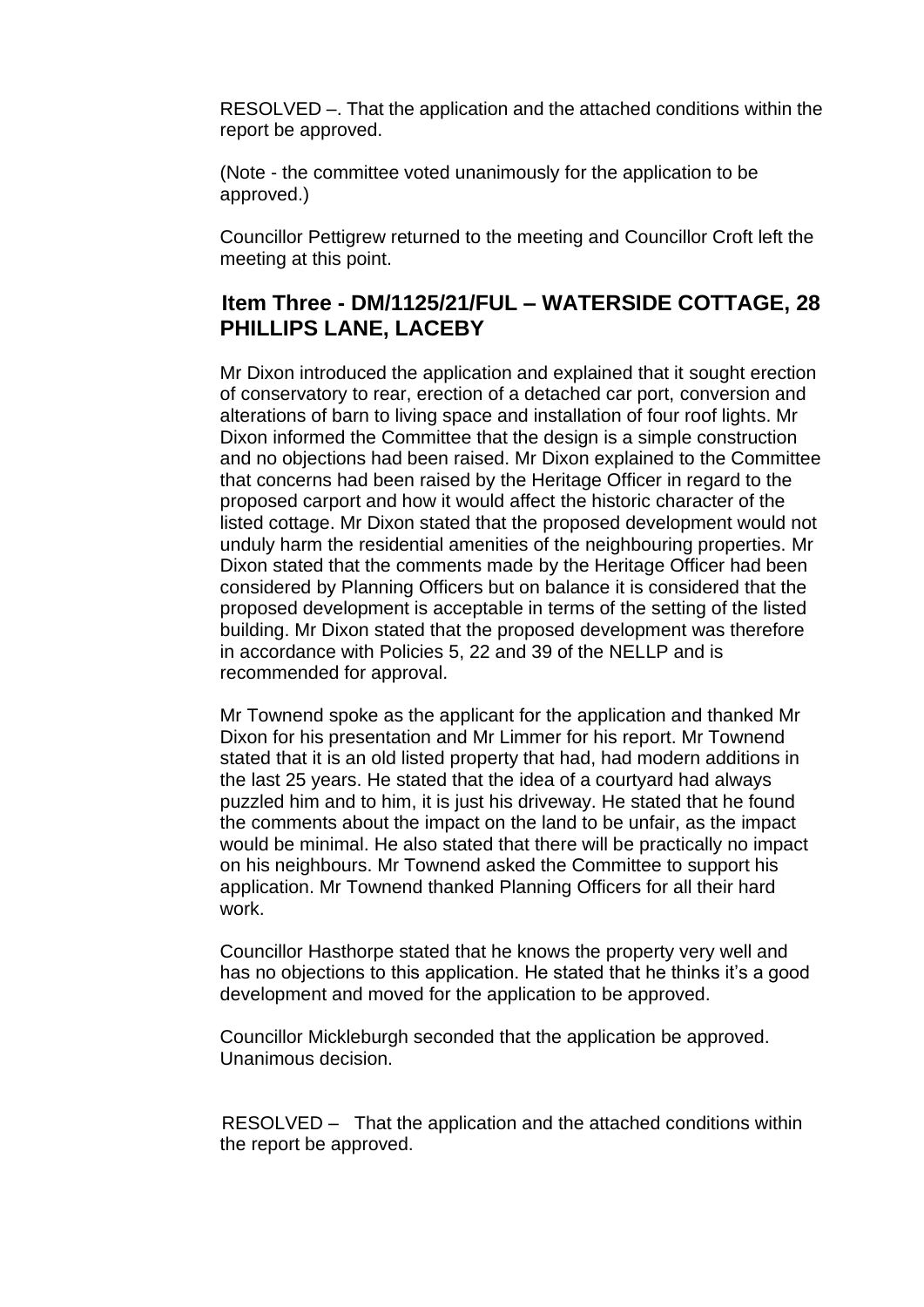(Note - the committee voted unanimously in favour for the application being approved.)

### **Item Four - DM/1127/21/LBC – WATERSIDE COTTAGE, 28 PHILLIPS LANE, LACEBY**

Mr Dixon introduced the application and explained that it sought Listed building consent to convert barn from storage/utility to living space, installation of four roof lights, insulation, battening and plastering on the walls. He explained there would be internal work to block the interior entrance of the doorway on the West elevation of the barn, keeping the door on the external wall for visual purposes. He also outlined that the application includes the erection of a concrete and brick two layer base, timber framed and timber car port with pan tile roof and the erection of a concrete base, half brick walls with timber frame and glazed conservatory to rear. Mr Dixon reiterated the concern raised by the Heritage Officer regarding this application but stated that on balance the proposed development is considered acceptable. Mr Dixon stated that the proposed development was therefore in accordance with Policies 5, 22 and 39 of the NELLP and is recommended for approval.

Councillor Hasthorpe moved for the application to be approved.

Councillor Mickleburgh seconded that the application be approved.

RESOLVED – That the application and the attached conditions within the report be approved.

(Note - the committee voted unanimously in favour for the application being approved.)

Councillor Croft returned to the meeting at this point.

#### **P.65 PLANS AND APPLICATIONS DETERMINED UNDER DELEGATED POWERS**

The committee received plans and applications determined by the Executive Director of Environment, Economy and Resources under delegated powers during the period 17<sup>th</sup> December 2021 to 19<sup>th</sup> January 2022

RESOLVED – That the report be noted.

#### **P.66 PLANNING APPEALS**